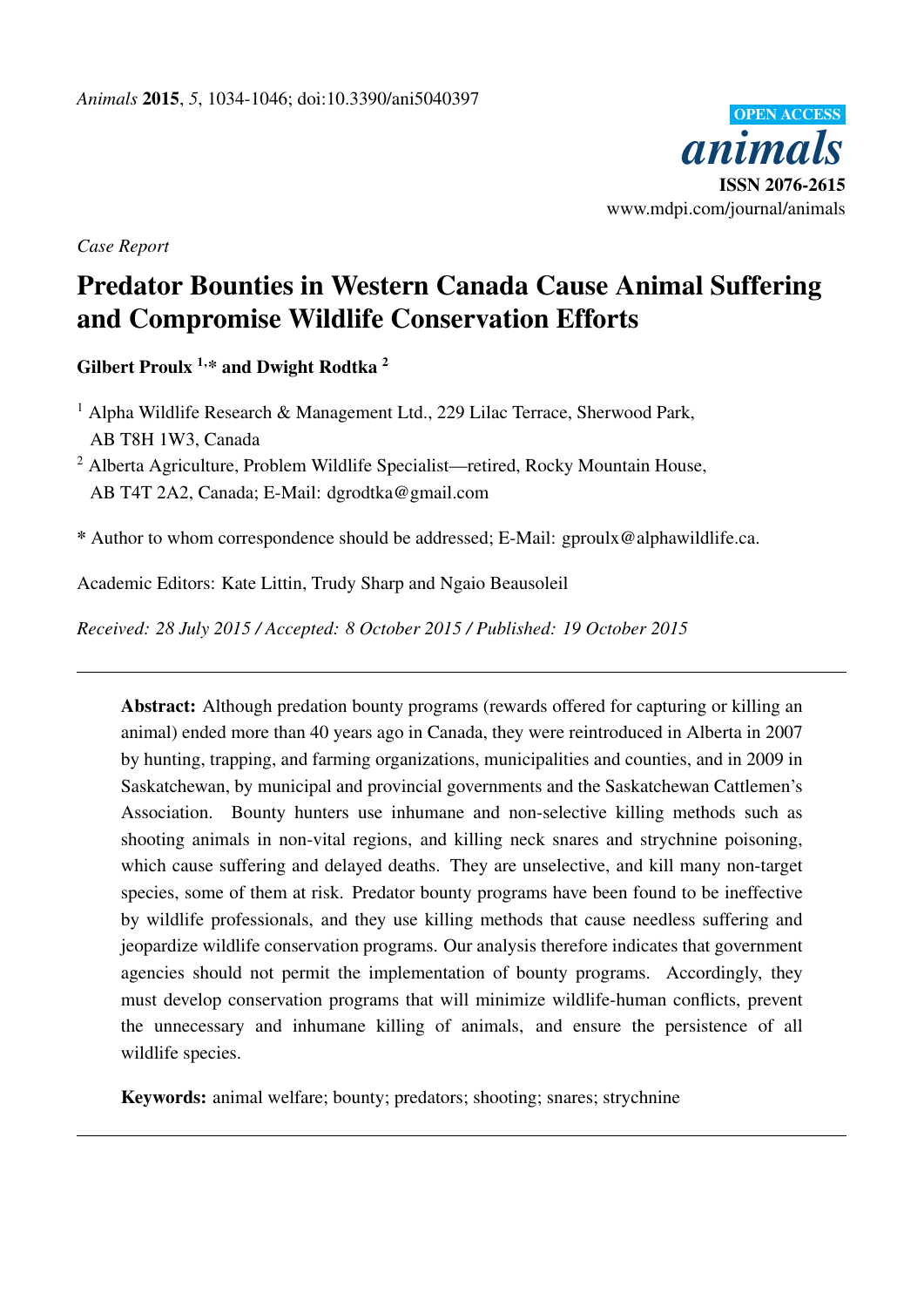# 1. Introduction

Bounties (rewards offered for capturing or killing animals) were commonly used throughout Europe from the 17th to 20th Century to control terrestrial predators, e.g., wolves (*Canis lupus*) [\[1\]](#page-7-0), red foxes (*Vulpes vulpes*) [\[2,](#page-8-0)[3\]](#page-8-1), brown bears (*Ursus arctos*) [\[4](#page-8-2)[,5\]](#page-8-3), lynx (*Lynx lynx*) [\[6\]](#page-8-4), otters (*Lutra lutra*) [\[7\]](#page-8-5), pine martens (*Martes martes*) [\[6\]](#page-8-4), and others. Not surprisingly, bounties were implemented in North America since European settlement. Virtually every American state or territory offered bounties at various times from the 1700s to the 1900s [\[8,](#page-8-6)[9\]](#page-8-7). Five states still had wolf bounties on the legislative records as late as 1971 [\[10\]](#page-8-8).

In Canada, wolf bounties occurred in the early 1700s [\[11\]](#page-8-9), although the first documented bounty was in Upper Canada (Ontario) in 1793 [\[12,](#page-8-10)[13\]](#page-8-11). By 1900, all Canadian provinces with wolves had bounties [\[14\]](#page-8-12). In the west, bounties started in 1878 in Manitoba, and 1899 in Saskatchewan and Alberta [\[15,](#page-8-13)[16\]](#page-8-14), and in 1900 in British Columbia. In Quebec and Ontario, bounties stopped in the early 1970s. Closure of bounties occurred in Saskatchewan in 1949, likely because of their ineffectiveness in controlling livestock depredation [\[17\]](#page-8-15). In most of Western Canada, however, bounty programs ended after the Predator Control Conference in Calgary in 1954 [\[16\]](#page-8-14) e.g., that same year in Alberta and British Columbia, in 1965 in Manitoba, and in 1971 in Yukon.

As in the USA, most bounties by Western Canadian governments and stock grower associations were implemented to protect livestock. However, in the Canadian Territories, bounties were used for game management [\[14\]](#page-8-12). For some people, bounties were an excuse to get rid of "vermin" [\[18\]](#page-8-16). Predators have long been perceived as an important risk to humans for much of our history [\[19\]](#page-8-17). As a result, negative perceptions of the wolf make it difficult to find a compromise between human interests and wolf conservation [\[20\]](#page-8-18). Since the decimation by settlers and market hunters of native populations during the late 1800s, wolves and other large predators have killed livestock to survive, and the human determination to kill these carnivores has increased, and is still present today [\[20\]](#page-8-18).

After centuries of bounty implementation, however, wildlife biologists realized that they were an ineffective management tool  $[21,22]$  $[21,22]$  that did not properly target or reduce predators  $[14]$ , which maintained high population densities through compensatory reproduction and immigration into controlled areas. These bounty programs were also permeated with fraud [\[14\]](#page-8-12). Sometimes, adult female wolves in traps were released to maintain future reproduction, whereas trapped juveniles were occasionally held captive only to be killed later for adult bounty [\[8\]](#page-8-6). Counterfeit ears, or those of dogs (*Canis lupus familiaris*) and coyotes (*Canis latrans*), were submitted as proof of wolves killed [\[8,](#page-8-6)[23,](#page-9-1)[24\]](#page-9-2). Claims were also made for wolves taken outside the paying jurisdictions [\[8,](#page-8-6)[25,](#page-9-3)[26\]](#page-9-4).

Most Canadian wildlife agencies no longer implement, support, or tolerate predator bounties. However, bounties for carnivores were reintroduced in Alberta in 2007, and in Saskatchewan in 2009, to protect livestock and increase the production of ungulates for hunters. Because people become bounty hunters to make as much money as possible, they use techniques that expedite the capture of target animals. However, we believe that their techniques have a significant impact on the welfare of target and non-target animals, and jeopardize wildlife conservation programs. In this paper, we show that bounties (1) are widely used in Western Canada; (2) are carried out with methods that cause animal suffering; and (3) are non-selective and may jeopardize the conservation of many species.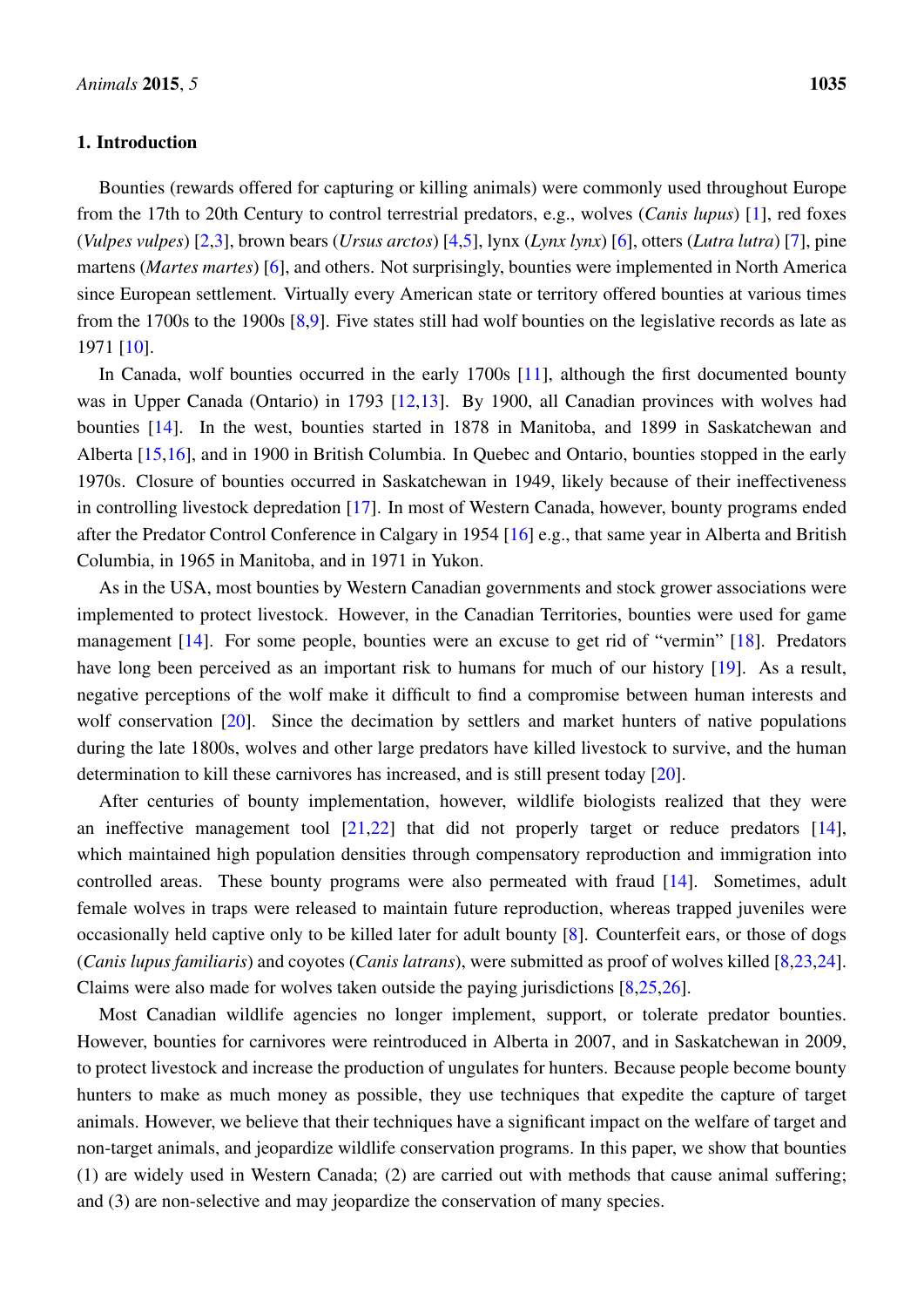#### 2. Methodology

The distribution of bounty programs in Alberta was determined through interviews with municipality and county officials, representatives of the provincial government, hunter and trapper associations, and with articles published in local newspapers. We collected data on bounty programs and the number of animals killed from 2010 to 2015. However, these are likely minimum estimates because of the apparent lack of rigor in data collection that we observed from one jurisdiction to the other. In Saskatchewan, only newspaper articles were used to determine the distribution of bounties from 2009 to 2015, and the number of animals killed during the 2009 to 2010 coyote bounty program.

The determination of methods used by bounty hunters to kill animals was based on discussions with government employees and members of hunter and trapper associations, information gathered from hunter and trapper interactive websites, scientific literature, and our own experience when visiting areas where bounties are being carried out. The review of the humaneness and selectivity of control methods used in bounty programs was based on scientific literature and our own field experience. The humane killing of wild animals requires that they die quickly, if not instantly, and with minimal pain [\[27,](#page-9-5)[28\]](#page-9-6). Humane trapping devices must render canids irreversibly unconscious within 5 min according to the Agreement on International Humane Trapping Standards [\[29\]](#page-9-7), but preferably within 3 min according to stricter standards [\[30\]](#page-9-8).

# 3. Results and Review

#### *3.1. Distribution of Bounties in Alberta and Saskatchewan*

Bounties in Western Canada are being paid mostly for the control of wolves, coyotes, and cougars (*Felis concolor*). Jurisdictions with bounty programs represent approximately 20% and 50% of the surface areas of Alberta (total area:  $661,848 \text{ km}^2$ ) and Saskatchewan ( $651,900 \text{ km}^2$ ), respectively.

# 3.1.1. Alberta

In Alberta, any person or organization can, for any reason or no reason at all, offer a bounty on any species that can legally be killed. In rural counties, bounties may be offered to locals to incite them to kill rodents and predators that inhabit crops and grasslands. For example, American badgers (*Taxidea taxus*) may be hunted without a license, and during all seasons by a resident on privately owned land to which the resident has the right of access. Also, hunters are sometimes paid by local farmers to shoot American badgers [\[31\]](#page-9-9).

In Alberta, wolf bounties are offered by municipal districts (rural municipalities that include either farmland, crown land, or a combination of both) [\[32\]](#page-9-10) (Figure [1\)](#page-3-0). Bounties range from \$75 to \$500 CAD, and at least 1425 wolves were reported killed by bounty hunters in the last five years (Table [1\)](#page-3-1). In addition, Wild Sheep Foundation Alberta (WSF), a "wildlife conservation organization" promoting the interests of hunters, and Safari Club International (Red Deer Chapter; an organization promoting hunters' rights and wildlife conservation), in conjunction with local trapper associations, offer a \$300 CAD wolf bounty. They consider wolf predation on wildlife to be increasing at a high rate, and therefore causing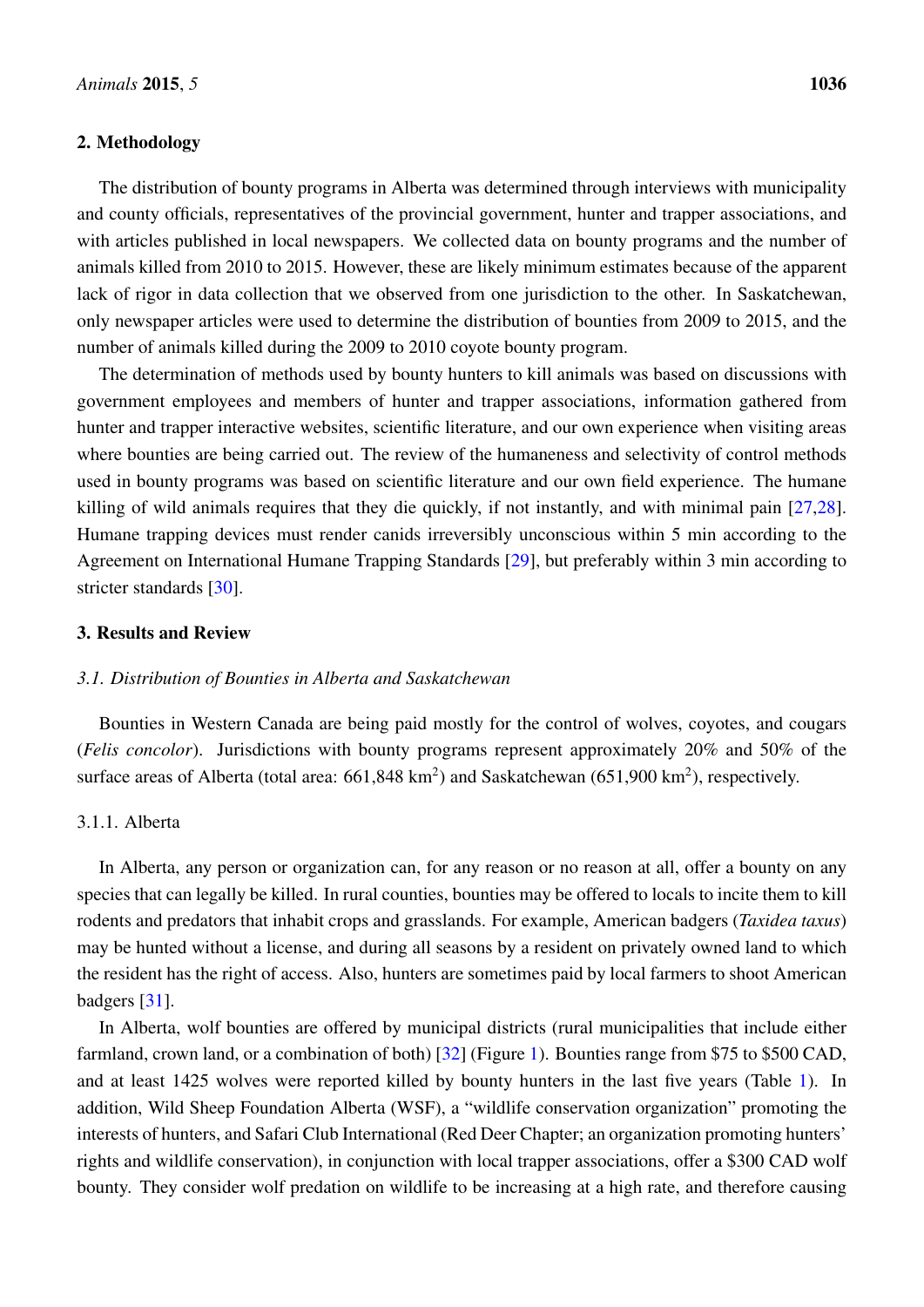<span id="page-3-0"></span>a decline in ungulate populations; however, no scientific evidence has been provided to justify such a claim [\[32](#page-9-10)[,33\]](#page-9-11). decline in ungulate populations; however, no scientific evidence has been provided to justify such a claim  $\mathcal{S}$ 



**Figure 1.** Areas with bounty programs in Alberta (2010–2015) and Saskatchewan (southern Figure 1. Areas with bounty programs in Alberta (2010–2015) and Saskatchewan (southern regions; 2009–2015). Alberta municipalities with bounties: Big Lakes (BL), Bonnyville  $\mathbf{E}$ , Cardston (CN), Cardston (CR), Clearwater (CR), Greenview (G), Greenview (G), Greenview (G), Greenview (G), Greenview (G), Greenview (G), Greenview (G), Greenview (G), Greenview (G), Greenview (G), Greenview (G), (BV), Brazeau (B), Cardston (CN), Clearwater (CR), Clear Hills (CH), Greenview (G), Minburn (MN), Mountain View (MV), Newell (N), Northern Lights (NL), Saddle Hills (SH), Smoky River (SR), St. Paul (SP), Taber (T), Two Hills (TH).

<span id="page-3-1"></span>

|  | <b>Table 1.</b> Numbers of wolves and coyotes killed by bounty hunters since 2010 in Alberta |  |  |  |  |  |
|--|----------------------------------------------------------------------------------------------|--|--|--|--|--|
|  | municipalities and counties (see Figure 1 for geographic locations).                         |  |  |  |  |  |

| <b>Municipality/County</b> |                        | <b>Animals Killed by Bounty</b><br>Hunters since 2010 | Amounts Paid (\$ CAN) per<br><b>Dead Animal</b> |        |  |  |
|----------------------------|------------------------|-------------------------------------------------------|-------------------------------------------------|--------|--|--|
|                            | Wolf                   | Coyote                                                | Wolf                                            | Coyote |  |  |
| Big Lakes (BL)             | 647                    |                                                       | 300                                             |        |  |  |
| Bonnyville (BV)            | 30 since 2013          | 2200–2400 since 2013                                  | 75                                              | 15     |  |  |
| Brazeau (B)                | U <sup>a</sup>         |                                                       | U                                               |        |  |  |
| Cardston $(CN)$            | 16 since 2012          |                                                       | 500                                             |        |  |  |
| Clearwater $(CR)$          | U                      |                                                       | U                                               |        |  |  |
| Clear Hills (CH)           | $\geq 350$             |                                                       | 250-500                                         |        |  |  |
| Greenview (G)              | 90 since 2012          |                                                       | 300                                             |        |  |  |
| Minburn (MN)               | U                      | 240 since 2011                                        | U                                               | 15     |  |  |
| <b>Mountain View</b>       | U                      |                                                       | U                                               |        |  |  |
| Newell $(N)$               | U                      | 10,000 since 2010                                     | U                                               | 15     |  |  |
| Northern Lights (NL)       | $>185$ since 2012      |                                                       | 250                                             |        |  |  |
| Saddle Hills (SH)          | 35 since 2011          |                                                       | 500                                             |        |  |  |
| Smoky River (SR)           | 12 since 2012          |                                                       | 250                                             |        |  |  |
| St. Paul (SP)              | $~10^{-60}$ since 2010 | 7500 since 2013                                       | 75                                              | 15     |  |  |
| Taber $(T)$                | U                      | 2000–2500 since 2010                                  | U                                               | 10     |  |  |
| Two Hills (TH)             | U                      | 4000 since 2011                                       | U                                               | 15     |  |  |

<sup>a</sup> Unknown.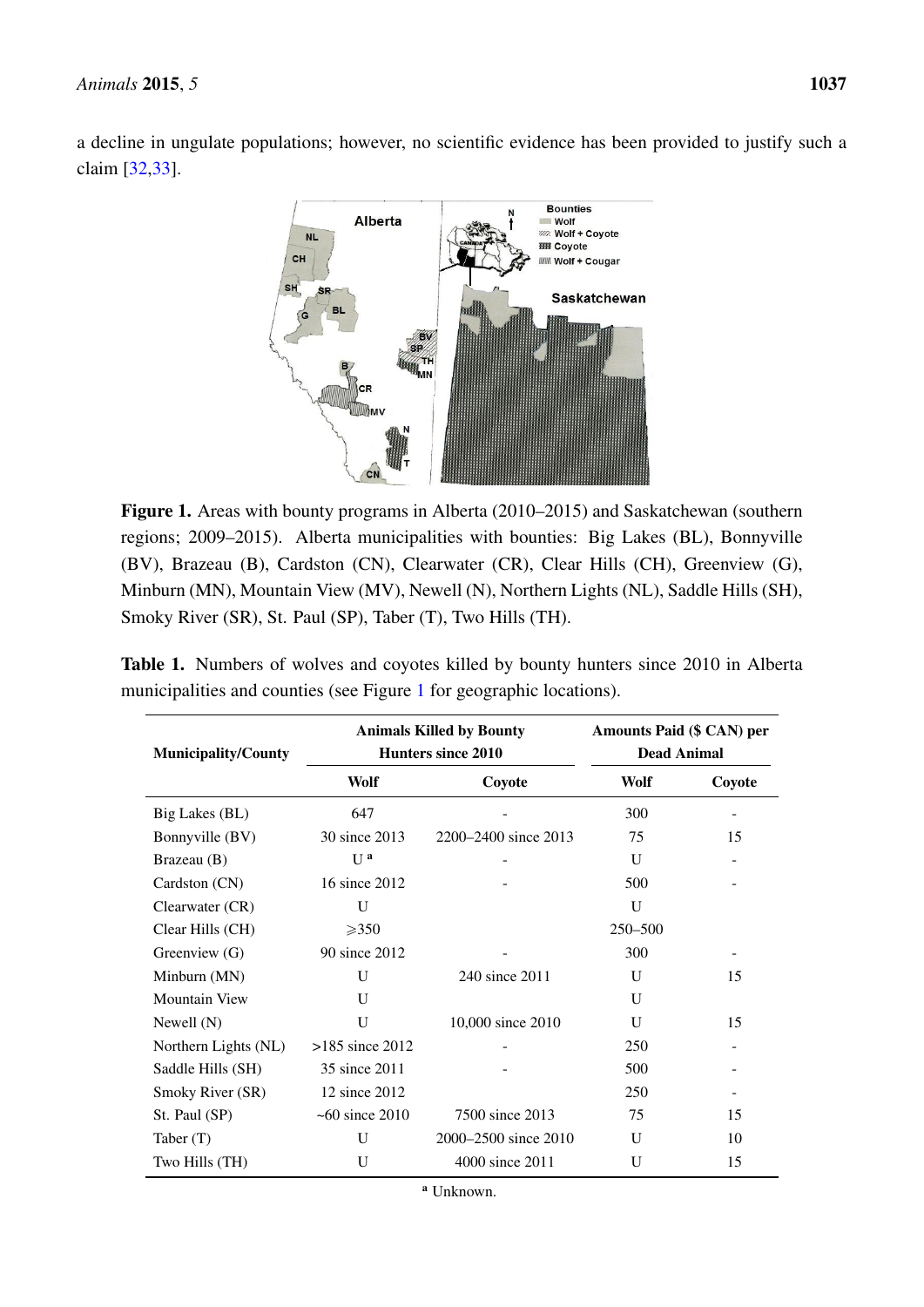In Alberta, bounties on coyotes (usually \$15 CAD for each dead animal) are sponsored by municipal governments and local Fish and Game Associations [\[34](#page-9-12)[,35\]](#page-9-13) (Figure [1\)](#page-3-0). At least 25,940 coyotes were reported killed by bounty hunters in 2010–2015 (Table [1\)](#page-3-1). In Western Alberta, WSF offers a \$4,000 CAD bounty on cougars killed in any Provincial Management Unit with bighorn sheep (*Ovis canadensis*) where the provincial cougar harvest quota has not been filled. This is to ensure that as many cougars as possible are killed annually. This initiative is part of their Ungulate Enhancement (Cougar Management 2013–2014) Project [\[36\]](#page-9-14).

#### 3.1.2. Saskatchewan

In Saskatchewan, ranchers on the fringe of forested areas (Figure [1\)](#page-3-0) can receive \$250 CAD per dead wolf from rural municipal governments and the Saskatchewan Cattlemen's Association [\[37](#page-9-15)[–39\]](#page-10-0).

In 2009–2010, Saskatchewan financed a province-wide coyote bounty program. Each dead coyote was worth \$20 CAD. More than 71,000 coyotes were killed [\[40\]](#page-10-1). Because of this program, some coyotes were killed in the adjacent province of Alberta and submitted to the government of Saskatchewan for payment [\[41\]](#page-10-2).

## *3.2. Animal Welfare Issues*

Bounty hunters are known to use shooting, lethal trapping, and poisoning to kill as many animals as possible [\[42\]](#page-10-3). When trapping wolves, they prefer killing neck snares [\[43\]](#page-10-4). In Western Canada, liquid strychnine is available to farmers for the control of rodents, namely the northern pocket gopher (*Thomomys talpoides*) and the Richardson's ground squirrel (*Urocitellus richardsonii*) [\[44\]](#page-10-5). Strychnine is easy to obtain, and some bounty hunters use it without special permits. Also, some Alberta Government biologists and university researchers use strychnine to poison wolves in culling experiments [\[45\]](#page-10-6), thus suggesting that it is correct to use this poison to kill large predators although its use is biologically and ethically unacceptable [\[46](#page-10-7)[,47\]](#page-10-8).

## 3.2.1. Shooting

Factors that can impact the humaneness of shooting include the skill of the shooter, the type of firearm, the type of ammunition, and most importantly, the point of impact of the bullet [\[48\]](#page-10-9). Shooting is considered humane when it causes direct destruction/concussion of brain tissue resulting in rapid unconsciousness, e.g., accurate shooting in the head [\[28\]](#page-9-6). However, as most hunters know, the best location for shooting free-ranging animals is the heart/lung region, rather than the head, because it presents a bigger target [\[30\]](#page-9-8). Unconcerned with the quality of the meat or the pelt, bounty hunters may shoot animals in non-vital regions such as the abdomen or the rump (authors' personal observations). When animals are shot at, some will be killed outright, others will be missed, and some will be wounded but not killed. Of the ones that are wounded, some will be killed by subsequent shots but some will escape to either die later or recover, often with obvious debilitation [\[49\]](#page-10-10).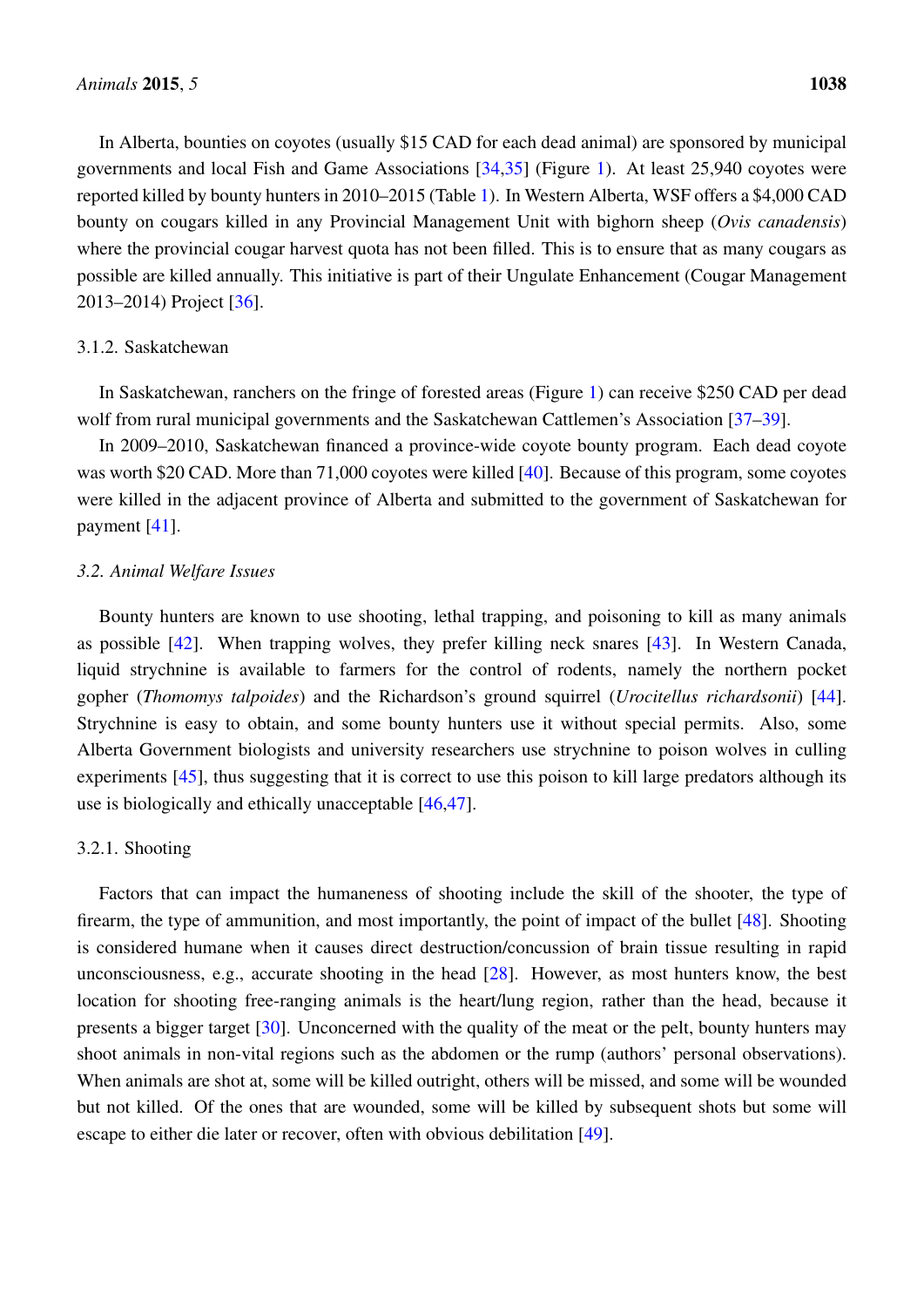Killing neck snares are the most popular trapping devices used by bounty hunters because they are cheap, lightweight, easy to set and camouflage (except power snares), and efficient at capturing a diverse range of predators, namely wolves, coyotes, red foxes, cougars, and others. Killing neck snares are inadequate for consistently and quickly rendering canids unconscious [\[43\]](#page-10-4). Because of collateral blood circulation, it is almost impossible to stop blood flow to and from the brain by tightening a snare around the neck. Also, it is difficult to collapse the trachea due to its rigid cartilaginous rings and adjacent musculature [\[43\]](#page-10-4). Furthermore, weather conditions impact the function of snares, and the animals' stride and posture when entering the loop affect capture location on the body [\[50\]](#page-10-11). Also, in an attempt to escape, animals frequently chew the snare, and cut their mouths and break their teeth [\[51\]](#page-10-12). If they do not escape, they then suffer a slow death with the snare embedded in their neck. Animals may develop a water or jelly head when not killed quickly, *i.e.*, an extreme case of edema due to watery fluid collecting in the tissues of the cervical region [\[52\]](#page-10-13). If they escape with the snare still closed on their neck, they may suffer for many days or weeks and eventually die with the snare cable cutting into their skin and muscles [\[53](#page-10-14)[,54\]](#page-11-0).

## 3.2.3. Strychnine

Strychnine is a highly toxic alkaloid that causes suffering in poisoned animals [\[46\]](#page-10-7). It causes unimpeded stimulation of motor neurons affecting all the striated muscles of the body to produce generalized rigidity and tetanic seizures [\[55\]](#page-11-1). Affected animals often assume a "sawhorse stance" due to spams of the neck and back muscles causing extension of the head and neck, while spasms of the leg muscles cause the legs to become rigid and widely spread. Death by strychnine is inhumane because affected animals remain conscious and appear to suffer pain and anxiety from the onset of clinical signs until death [\[46\]](#page-10-7), which can take up to 24 hours or longer if the dose is low [\[56\]](#page-11-2). Importantly, the use of strychnine is in contravention with all professional animal welfare guidelines [\[47\]](#page-10-8).

#### *3.3. Non-Selectivity and Conservation Issues*

Bounties are the source of major concerns among wildlife professionals because the killing methods are non-selective, and they can jeopardize the conservation of many species.

Shooting allows bounty hunters to at least select the species that they intend to kill. With killing neck snares and strychnine poisoning, however, many non-target species are being killed. Killing neck snares are highly indiscriminate, killing species at risk as well as prey that the bounties aim to increase by reducing the densities of large predators [\[43\]](#page-10-4).

Likewise, strychnine baits are non-selective and kill predators and scavengers. In Western Canada, strychnine poisoning has historically been responsible for the extirpation and endangerment of many species [\[47\]](#page-10-8). In southern Saskatchewan, as in many other regions of the world [\[57\]](#page-11-3), strychnine is responsible for the death of many non-target species including birds of prey and species at risk [\[58\]](#page-11-4). Also, it caused a major decline in American badger populations [\[59\]](#page-11-5), and this species now has the status of "Species of Special Concern" [\[60\]](#page-11-6). Although liquid strychnine is sold for the control of ground squirrels, it is also illegally used to kill predators [\[61\]](#page-11-7). In the Canadian Prairies, this could compromise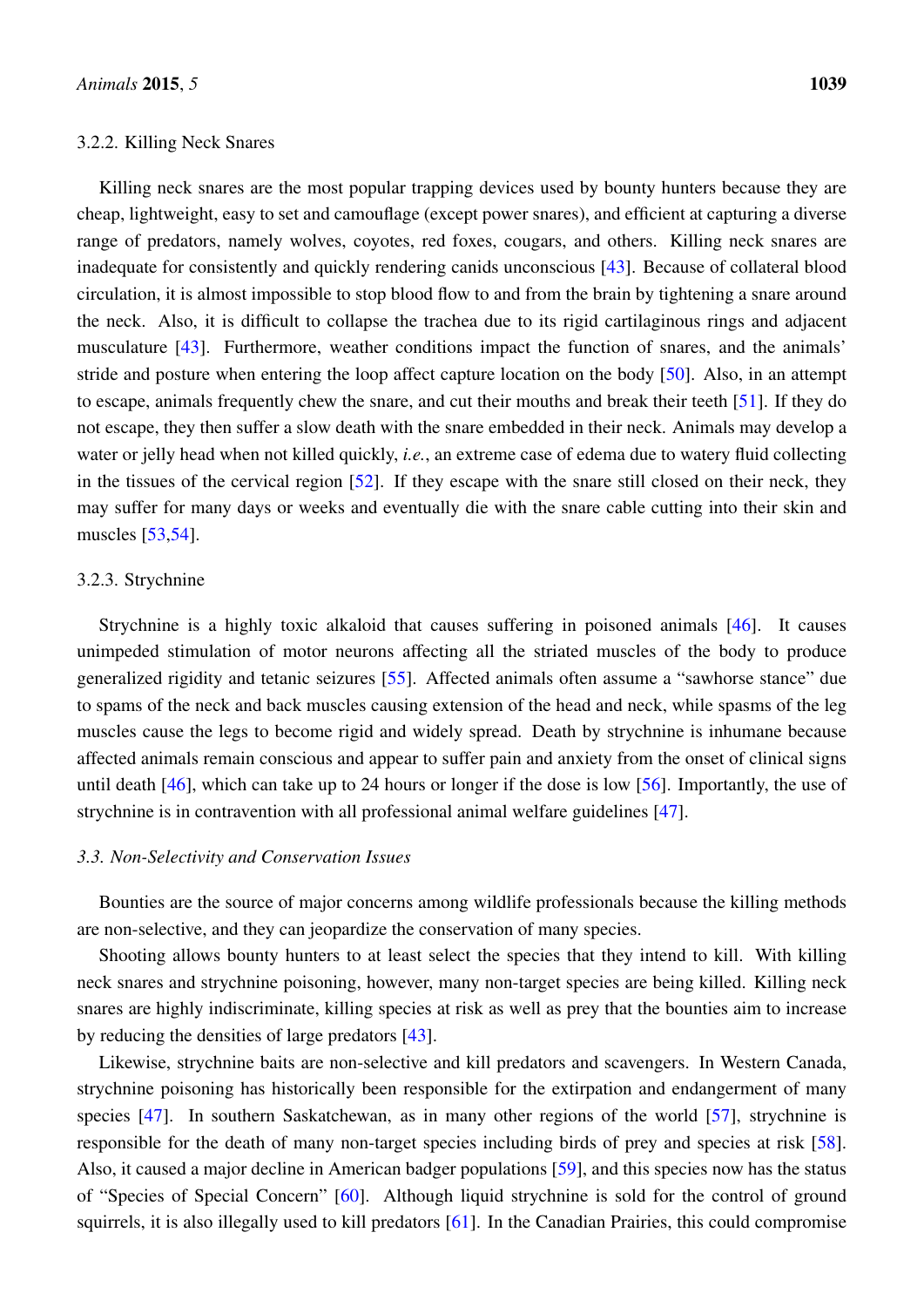the persistence of endangered swift foxes (*Vulpes velox*) and other species at risk (58). In Western Alberta, strychnine-laced baits also have the potential to kill wolverines (*Gulo gulo*), provincially listed as "May Be At Risk" [\[62\]](#page-11-8), and grizzly bears (*Ursus arctos*), a provincially "Threatened" species [\[63\]](#page-11-9).

## 4. Discussion

In a letter to the Premier of Alberta [\[64\]](#page-11-10), the IUCN Canid Specialist Group requested, in vain, that the Government of Alberta stop indiscriminate wolf bounty programs by private groups and municipalities. Predator bounty programs employ inhumane and indiscriminate killing methods that impact on many non-target species, particularly those at risk. These bounties have all the attributes that should lead to their denunciation and abolition by government officials. Yet Alberta and Saskatchewan Fish and Wildlife Divisions have, in our view, abdicated their responsibility to properly manage all wildlife, target and non-target species, affected by bounties. Fish and Wildlife Divisions are stewards of natural resources for all citizens [\[65,](#page-11-11)[66\]](#page-11-12), and they should not permit the implementation of bounty programs to serve the interests of a few groups. Government agencies obviously need to better assess the real impact and the causes of predation on livestock and big game. Accordingly, they must develop conservation programs that will minimize wildlife-human conflicts, prevent the unnecessary and inhumane killing of animals, and ensure the persistence of all wildlife species.

Allowing predator bounties is very likely a political decision aimed at appeasing special interest groups such as the ranchers who have lost livestock, even though they already receive compensation from the government for their losses [\[67\]](#page-11-13), and hunting groups who believe wolves and cougars are reducing the number of ungulates available for them. Indeed, politicians use bounties because they are means for them to provide their constituents with supplementary income, and to present themselves as defenders of peoples' rights [\[68\]](#page-11-14).

Failure of bounties to noticeably reduce and control coyote [\[22\]](#page-9-0) and wolf [\[14\]](#page-8-12) populations, and to significantly increase game species [\[69\]](#page-11-15), is the main reason why bounties are not widely used today. Bounties are ineffective and inhumane, and their use is unjustified. Killing for "conservation" often proves to be unjustified because although the costs to those individuals killed are certain, the benefits to populations and ecosystems are not [\[70\]](#page-12-0). Bounties are similar to the wolf culling program that the Government of Alberta established in 2005 to recover threatened boreal caribou (*Rangifer tarandus*) populations [\[45\]](#page-10-6). The culling program was conducted with aerial shooting, snaring, and strychnine poisoning. Like bounties, the culling program was largely unsuccessful [\[45\]](#page-10-6). Although it gave the impression that something was being done to increase caribou numbers, the culling program diverted the public's attention from the real problem at hand, *i.e.*, habitat loss and deterioration due to oil and gas and forestry industries. The scientific community, environmental organizations, and the public must vigorously condemn the use of such programs in Alberta and Saskatchewan.

It is important to educate the public, and particularly farmers, ranchers, and hunters about bounties, inhumane and indiscriminate killing methods, and responsible wildlife conservation and practice. There is a false but persistent belief among people that killing neck snares are humane [\[71\]](#page-12-1). However, the scientific community has all of the hard evidence to demonstrate that these trapping devices are neither humane nor selective, and should be treated with the same repugnance environmental groups did for the leg-hold trap. Likewise, the cruelty and non-selective characteristics of strychnine have been repeatedly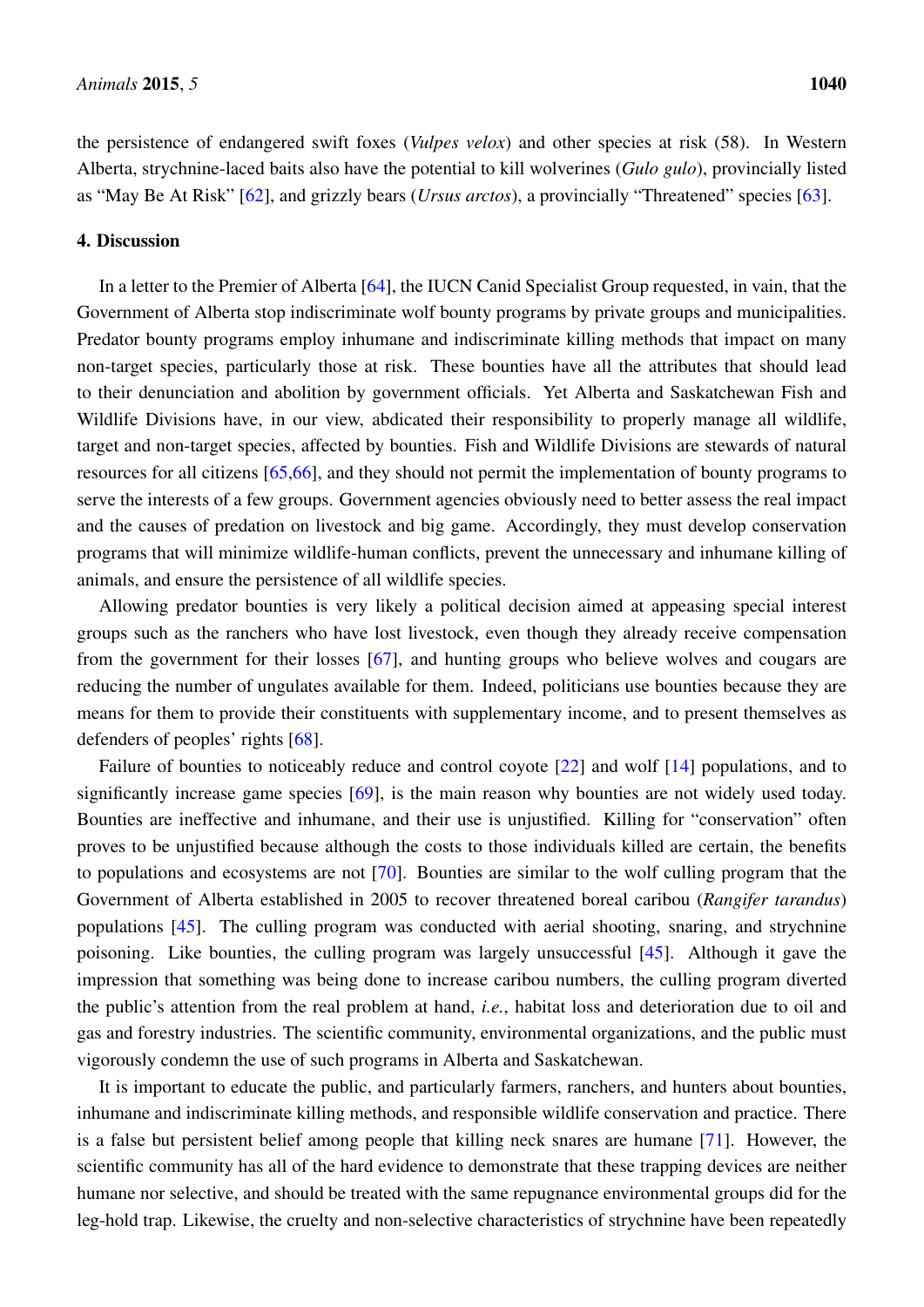denounced by scientists [\[47\]](#page-10-8). It is inconceivable to the authors that wildlife professionals would allow the use of these killing methods in the 21st Century.

## 5. Recommendations

In an effort to dispose of killing snares, the International Humane Trapping Standards must recognize the cruelty and ineffectiveness of these devices, and in the absence of humane killing snare technology, governments should phase out all killing neck snares [\[43\]](#page-10-4). The use of strychnine to kill fossorial rodents should be replaced by the implementation of Integrated Pest Management programs where predation, along with cultural, mechanical, and specific chemical techniques, are used as control agents [\[44\]](#page-10-5). Eliminating strychnine in agricultural pest control programs would minimize illegal use of the poison.

Better husbandry may help reduce human-wildlife conflicts. Ranchers should avoid leaving dead animals on the range, which attract predators and scavengers. They should only send healthy animals onto the range, along with dogs for protection from predators. Where feasible, animals should be kept close to the estate and be protected with surrounding fences. Instead of funding the killing of large predators, hunters wishing to increase deer (*Odocoileus* spp.), moose (*Alces alces*) and bighorn sheep should invest in habitat enhancement and restoration that would provide these species with food and protective cover against harsh weather and predators.

#### 6. Conclusions

Bounties are ineffective to control predator populations, and they employ inhumane and indiscriminate killing methods. They should be made illegal in all jurisdictions. Predator management and conservation programs should be based on real field data and developed with rigorous animal welfare standards.

## Acknowledgments

We thank Ryan Brook and an anonymous referee, and an external Editor, for their helpful comments on an earlier version of this manuscript.

# Author Contributions

Both authors were involved in the collection of data. In particular, Gilbert Proulx reviewed scientific and popular literature, and wrote and revised the paper. Dwight Rodtka interviewed government employees and hunter and trapper association representatives.

# Conflicts of Interest

The authors declare no conflict of interest.

# References

<span id="page-7-0"></span>1. Sillero-Zubiri, C.; Schwitzer, D. Management of wild canids in human-dominated landscapes. In *Canids: Foxes, Wolves, Jackals and Dogs. Status Survey and Conservation Action Plan*; Sillero-Zubiri, C., Hoffman, C.M., Macdonald, D.W., Eds.; IUCN: Gland, Switzerland, 2004.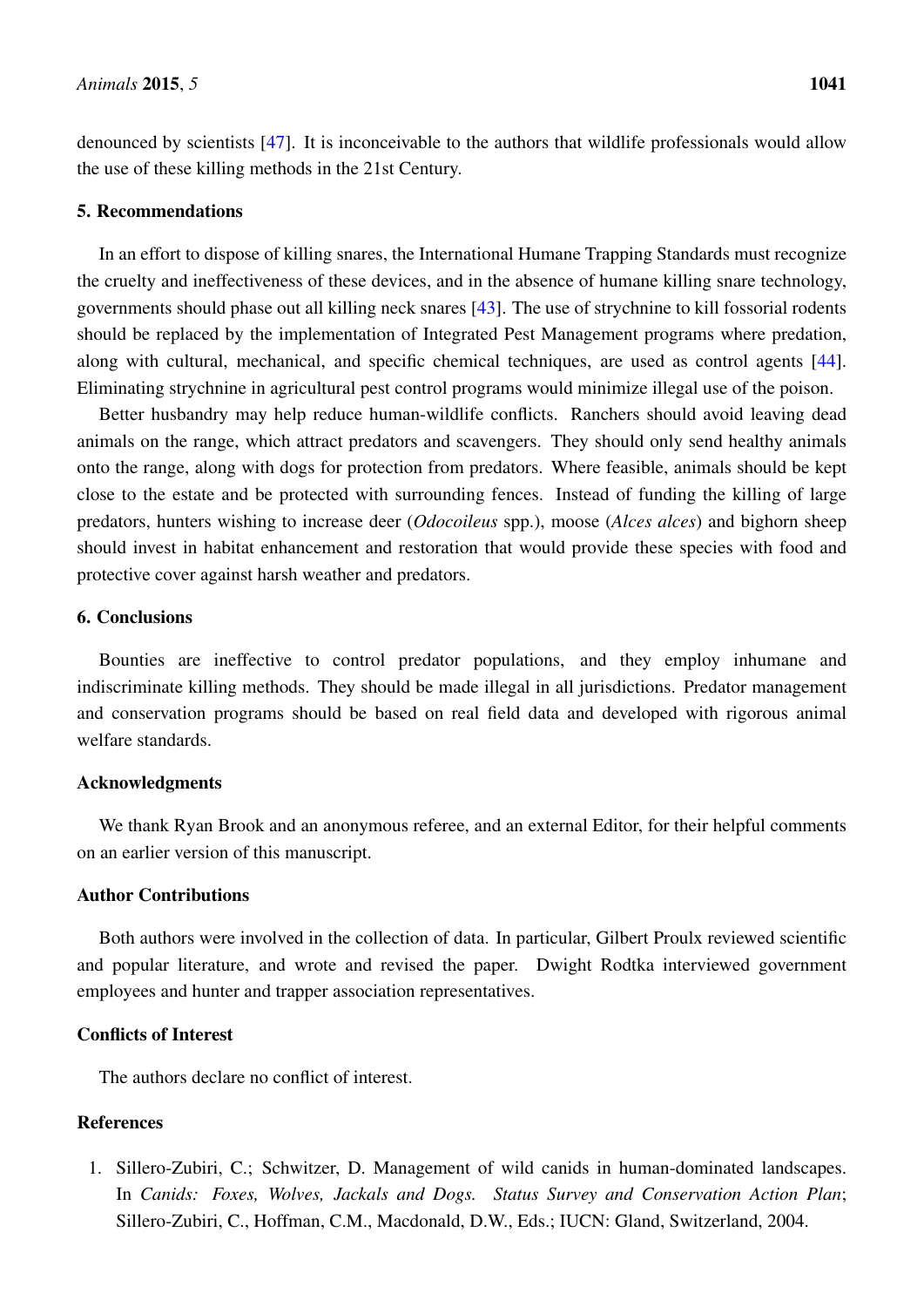- <span id="page-8-0"></span>2. Papageorgiou, N.K.; Sepougaris, A.; Christopoulou, O.G.; Vlachos, C.G.; Petamidis, J.S. Food habits of the red fox in Greece. *Acta Theriol.* 1988, *33*, 313–324. [\[CrossRef\]](http://dx.doi.org/10.4098/AT.arch.88-25)
- <span id="page-8-1"></span>3. McCall, I.; Reynolds, J.; Playfair, D. *Protection of Wild Mammals (Scotland) Bill*; Game Conservancy Trust: Perthshire, UK, 2000.
- <span id="page-8-2"></span>4. Noval, A. *La fauna Salvaje Asturiana*; Ayalga Ediciones: Salinas, Asturias, 1976. (In Spanish)
- <span id="page-8-3"></span>5. Clevenger, A.P.; Purroy, F.J.; deBuruaga, M.S. Status of the brown bear in the Cantabrian Mountains, Spain. *Int. Conf. Bear Res. Manag.* 1987, *7*, 1–8. [\[CrossRef\]](http://dx.doi.org/10.2307/3872599)
- <span id="page-8-4"></span>6. Pohja-Mykrä, M. Hunting bounties as a key measure of historical wildlife management and game conservation: Finnish bounty schemes 1647–1975. *Oryx* 2005, *39*, 284–291.
- <span id="page-8-5"></span>7. Libois, R.; Hallet, C. Situation actuelle de la loutre, *Lutra lutra*, en Belgique et problématique de sa conservation. *Cahiers d'Éthologie* 1995, *15*, 157–168.
- <span id="page-8-6"></span>8. Young, S.P.; Goldman, E.A. *The Wolves of North America*; Dover, New York/American Wildlife Institute: Washington, DC, USA, 1944.
- <span id="page-8-7"></span>9. Hubert, G.F. History of midwestern furbearer management and a look to the future. *Proc. Midwest Fish Wildl. Conf.* 1982, *43*, 175–191.
- <span id="page-8-8"></span>10. Cain, S.A.; Kadlec, J.A.; Allne, D.L.; Cooley, R.A.; Hornocker, M.G.; Leopold, A.S.; Wagner, F.H. *Predator Control 1971*; The Advisory Committee on Predator Control to the Council on Environmental Quality and US Department of the Interior: Washington, DC, USA, 1972.
- <span id="page-8-9"></span>11. Omand, D.N. The bounty system in Ontario. *J. Wildl. Manag.* 1950, *14*, 425–434. [\[CrossRef\]](http://dx.doi.org/10.2307/3797272)
- <span id="page-8-10"></span>12. Pimlott, D.H. Wolf control in Ontario past, present and future. *Fed. Prov. Wildl. Conf.* 1961, *25*, 54–74.
- <span id="page-8-11"></span>13. Kolenosky, G.B. Status and management of wolves in Ontario. In *Wolves in Canada and Alaska: Their Status, Biology, and Management*; Carbyn, L.N., Ed.; Canadian Wildlife Service: Toronto, ON, Canada, 1983; pp. 35–40.
- <span id="page-8-12"></span>14. Cluff, H.D.; Murray, D.L. Review of wolf control methods in North America. In *Ecology and Conservation of Wolves in a Changing World*; Carbyn, L.N., Fritts, S.H., Seip, D.R., Eds.; Canadian Circumpolar Institute, University of Alberta: Edmonton, AB, Canada, 1995; pp. 491–504.
- <span id="page-8-13"></span>15. Stardom, R.R.P. Status and management of wolves in Manitoba. In *Wolves in Canada and Alaska: Their Status, Biology, and Management*; Carbyn, L.N., Ed.; Canadian Wildlife Service: Toronto, ON, Canada, 1983; pp. 30–34.
- <span id="page-8-14"></span>16. Pimlott, D.H. Wolf control in Canada. *Can. Audubon* 1961, *23*, 145–152.
- <span id="page-8-15"></span>17. Legislative Assembly of Saskatchewan. First Session—11th Legislature. Available online: http://docs.legassembly.sk.ca/legdocs/Legislative%20Assembly/Hansard/11L1S/490222Debates.pdf (accessed on 16 September 2015).
- <span id="page-8-16"></span>18. Rutter, R.J.; Pimlott, D.H. *The World of the Wolf* ; J.P. Lippincott Co.: New York, NY, USA, 1968.
- <span id="page-8-17"></span>19. Lopez, B.H. *Of Wolves and Men*; Charles Scribner's Sons: New York, NY, USA, 1978.
- <span id="page-8-18"></span>20. Fritts, S.H.; Stephenson, R.O.; Hayes, R.D.; boitani, L. Wolves and Humans. In *Wolves—Behavior, Ecology and Conservation*; Mech, L.D., Boitani, L., Eds.; The University of Chicago Press: Chicago, IL, USA, 2003.
- <span id="page-8-19"></span>21. Theberge, J.B. Death of a legislative fossil: Ontario's wolf and coyote bounty. *Ont. Nat.* 1973, *13*, 32–37.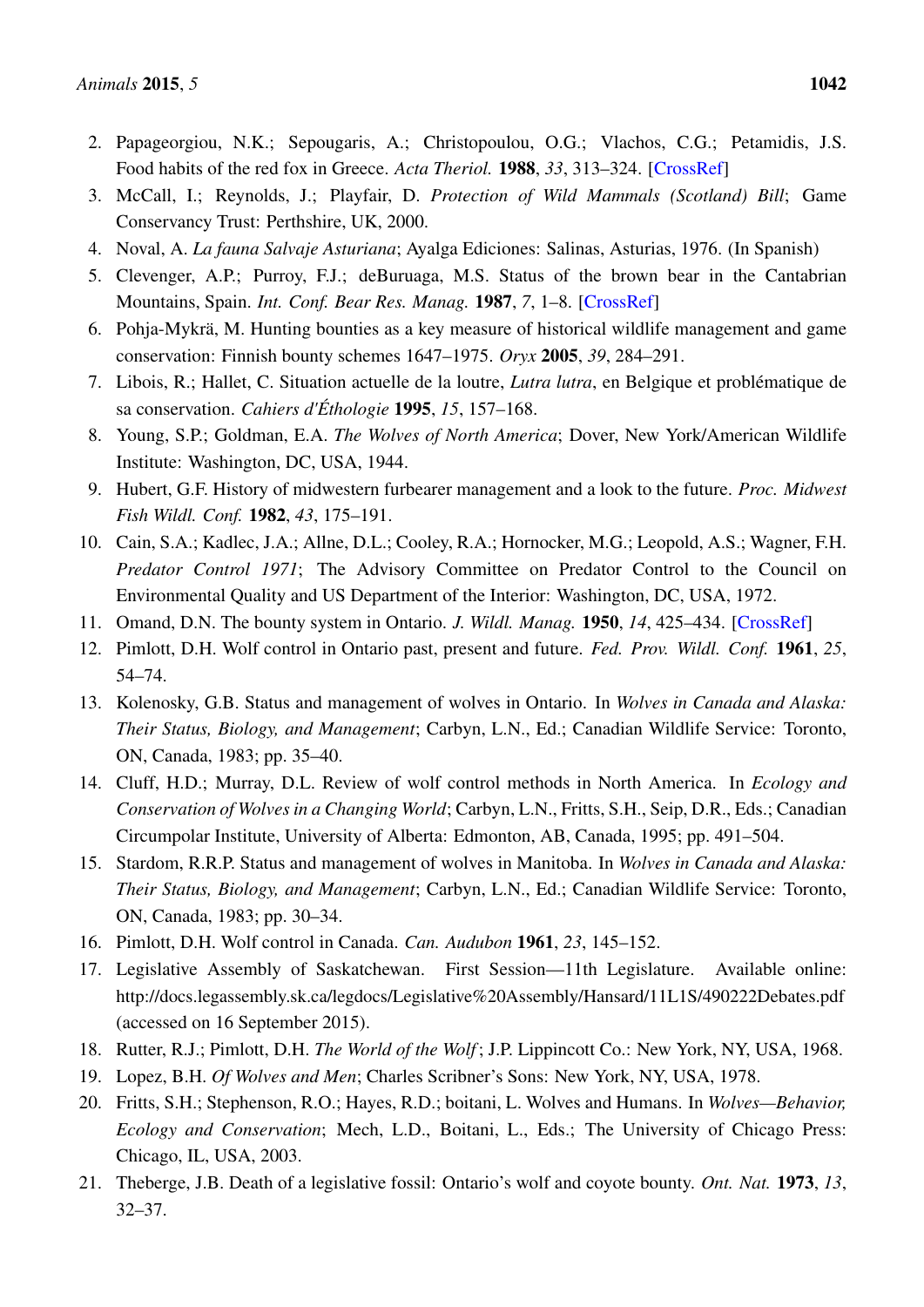- <span id="page-9-0"></span>22. Melchoir, H.R.; Johnson, N.F.; Phelps, J.S. Wild Furbearer Management in the Western United States and Alaska. In *Wild Furbearer Management and Conservation in North America*; Novak, M., Baker, J.A., Obbard, M.E., Malloch, B., Eds.; Ontario Trappers Association: North Bay, ON, Canada, 1987; pp. 1115–1128.
- <span id="page-9-1"></span>23. Banville, D. *Compte Rendu du Colloque Sur le Contrôle des Prédateurs Tenu à QUÉBEC le 17 Février 1978*; Ministère du Tourisme: de la Chasse et de la Pêche, QC, Canada, 1978.
- <span id="page-9-2"></span>24. Ministry of Environment and Parks, Wildlife Branch. Why Bounties Don't Pay. Available online: https://www.for.gov.bc.ca/hfd/library/documents/bib95878.pdf (accessed on 16 September 2015).
- <span id="page-9-3"></span>25. Fritts, S.H. Wolf Depredation on Livestock in Minnesota. Available online: http://www.mnfor sustain.org/wolf\_depredation\_on\_livestock\_in\_minnesota.htm (accessed on 12 October 2015).
- <span id="page-9-4"></span>26. Brown, D.E. *The Wolf in the Southwest. The Making of an Endangered Species*; University Arizona Press: Tucson, AZ, USA, 1983.
- <span id="page-9-5"></span>27. American Association of Zoo Veterinarians. *Guidelines for Euthanasia of Nondomestic Animals*; American Association of Zoo Veterinarians: Yulee, FL, USA, 2006.
- <span id="page-9-6"></span>28. American Veterinary Medical Association (AVMA). *AVMA Guidelines for the Euthanasia of Animals: 2013 Edition*; American Veterinary Medical Association: Schaumburg, IL, USA, 2013.
- <span id="page-9-7"></span>29. Official Journal of the European Communities. Agreement on International Humane Trapping Standards between the European Community, Canada and the Russian Federation. Available online: http://ec.europa.eu/world/agreements/downloadFile.do?fullText=yes&treatyTransId=1428 (accessed on 7 August 2014).
- <span id="page-9-8"></span>30. Proulx, G.; Cattet, M.R.L.; Powell, R.A. Humane and efficient capture and handling methods for carnivores. In *Carnivore Ecology and Conservation: A Handbook of Techniques*; Boitani, L., Powell, R.A., Eds.; Oxford University Press: London, UK, 2012; pp. 70–129.
- <span id="page-9-9"></span>31. Alberta Outdoorsmen Forum—Fordpilot83, Medicine Hat, Alberta, August 2011. Available online: http://www.outdoorsmenforum.ca/showthread.php?p=1967085 (accessed on 15 July 2015).
- <span id="page-9-10"></span>32. Weber, R. Conservationists Warn That Private Bounties Are Driving Large Wolf Kills in Alberta. Available online: http://www.macleans.ca/news/conservationalists-warn-that-private-bounties-aredriving-large-wolf-kills-in-alberta/ (accessed on 26 June 2015).
- <span id="page-9-11"></span>33. Rodtka, D. Mismanaging Alberta's wolves: Where's our humanity? *Wildl. Advocate* 2014, *22*, 4–6.
- <span id="page-9-12"></span>34. Vauxhall Advance. Available online: http://www.ab-conservation.com/go/default/index.cfm/media/ in-the-news1/vauxhall-advance/ (accessed on 26 June 2015).
- <span id="page-9-13"></span>35. Municipal District of Bonnyville. Coyotes and Wolves. Available online: http://md.bonnyville.ab.ca/ 135/Coyotes-Wolves (accessed on 26 June 2015).
- <span id="page-9-14"></span>36. Wild Sheep Foundation (WSB). Summary of Project Funding. Available online: http://www.wsfab.org/ pdfs/spon2015.pdf (accessed on 17 July 2015).
- <span id="page-9-15"></span>37. Billinger, N. Wolf Hunt Pilot Project. Saskatoon Home Page. Available online: http://www.saskatoonhomepage.ca/wolf-hunt-pilot-project/itemid\_23 (accessed on 26 June 2015).
- 38. CBC News. Wolves Must Be Stopped, Rural Saskatchewan Leaders Say. RM of Porcupine Calls on Government to Come Up with A Plan. Available online: http://www.cbc.ca/news/canada/ saskatchewan/wolves-must-be-stopped-rural-saskatchewan-leaders-say-1.2568574 (accessed on 26 June 2015).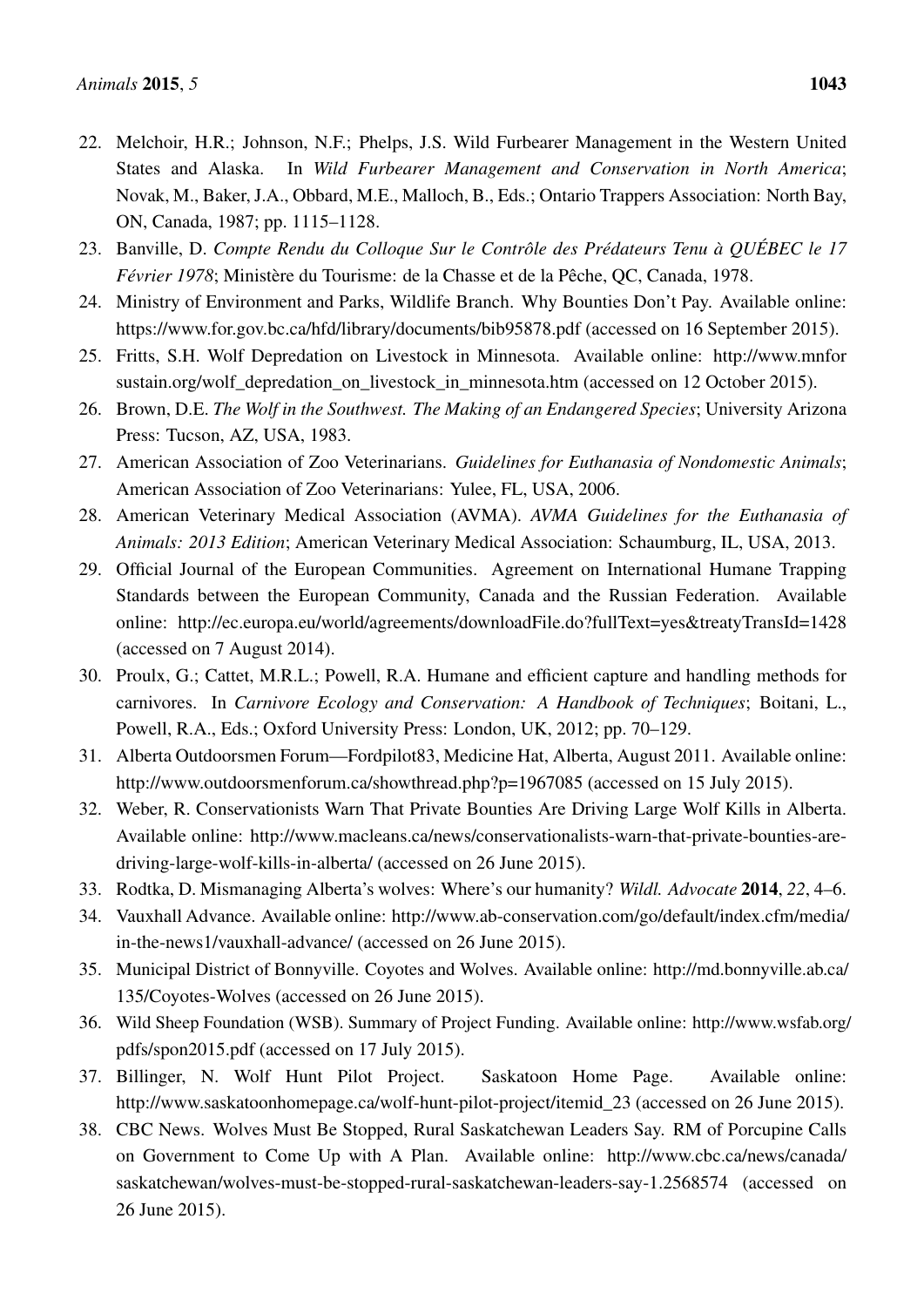- <span id="page-10-0"></span>39. Rural Municipality of Frenchman Butte. Programmes-Wolf Control Program. Available online: http://www.rmfrenchmanbutte.ca/programmes.html (accessed on 26 June 2015).
- <span id="page-10-1"></span>40. The Canadian Press. Saskatchewan Defends Coyote Bounty That Saw 71,000 Animals Killed. Available online: http://www.ngnews.ca/News/Canada—World/2010-05-26/article-1166564/Saskatchewandefends-coyote-bounty-that-saw-71,000-animals-killed/1 (accessed on 26 June 2015).
- <span id="page-10-2"></span>41. CBC News. County Bounty Likely Behind Carcass Dump. Available online: http://www.cbc.ca/ news/canada/calgary/coyote-bounty-likely-behind-carcass-dump-1.943288 (accessed on 26 June 2015).
- <span id="page-10-3"></span>42. Derworiz, C. Wild Things: Alberta's "War on Wolves" Highlighted in Documentary. Available online: http://calgaryherald.com/news/local-news/wild-things-the-war-on-wolves-highlighted-in-documentary (accessed on 17 July 2015).
- <span id="page-10-4"></span>43. Proulx, G.; Rodtka, D.; Barrett, M.W.; Cattet, M.; Dekker, D.; Moffatt, E.; Powell, R.A. Humaneness and selectivity of killing neck snares used to capture canids in Canada: A review. *Can. Wildl. Biol. Manag.* 2015, *4*, 55–65.
- <span id="page-10-5"></span>44. Proulx, G. On the Misuse of Pesticides to Control Northern Pocket Gophers and Richardson's Ground Squirrels in Agriculture and the Pressing Need for Sustainable Solutions. In *Engaging People in Conservation*, Proceedings of the 10th Prairie Conservation and Endangered Species, Lethbridge, AB, Canada, 19–22 February 2014; Holroyd, G.L., Trefry, A.J., Crockett, B., Eds.; pp. 134–157.
- <span id="page-10-6"></span>45. Hervieux, D.; Hebblewhite, M.; Stepnisky, D.; Bacon, M.; Boutin, S. Managing wolves (*Canis lupus*) to recover threatened woodland caribou (*Rangifer tarandus caribou*) in Alberta. *Can. J. Zool.* 2014, *92*, 1029–1037. [\[CrossRef\]](http://dx.doi.org/10.1139/cjz-2014-0142)
- <span id="page-10-7"></span>46. Brook, R.K.; Cattet, M.; Darimont, C.T.; Paquet, P.C.; Proulx, G. Maintaining ethical standards during conservation crises. *Can. Wildl. Biol. Manag.* 2015, *4*, 72–79.
- <span id="page-10-8"></span>47. Proulx, G.; Brook, R.; Cattet, M.; Darimont, C.; Paquet, P.C. Poisoning wolves with strychnine is unacceptable in experimental studies and conservation programmes. *Env. Conserv.* 2015. [\[CrossRef\]](http://dx.doi.org/10.1017/S0376892915000211)
- <span id="page-10-9"></span>48. Sharp, T.; Saunders, G. *A Model for Assessing the Relative Humaneness of Pest Animal Control Methods*, 2nd ed.; Australian Government Department of Agriculture, Fisheries and Forestry: Canberra, Australia, 2011.
- <span id="page-10-10"></span>49. Wobeser, G. Traumatic, degenerative, and developmental lesions in wolves and coyotes from Saskatchewan. *J. Wildl. Dis.* 1992, *28*, 268–275. [\[CrossRef\]](http://dx.doi.org/10.7589/0090-3558-28.2.268) [\[PubMed\]](http://www.ncbi.nlm.nih.gov/pubmed/1602579)
- <span id="page-10-11"></span>50. Proulx, G.; Barrett, M.W. Assessment of power snares to effectively kill red fox. *Wildl. Soc. Bull.* 1990, *18*, 27–30.
- <span id="page-10-12"></span>51. Pruss, S.D.; Cool, N.L.; Hudson, R.J.; Gaboury, A.R. Evaluation of a modified neck snare to live-capture coyotes. *Wildl. Soc. Bull.* 2002, *30*, 508–516.
- <span id="page-10-13"></span>52. Association of Fish and Wildlife Agencies. Modern Snares for Capturing Mammals: Definitions, Mechanical Attributes and Use Considerations. Available online: http://files.dnr.state.mn.us/ recreation/hunting/trapping/modern\_snares.pdf (accessed on 16 September 2015).
- <span id="page-10-14"></span>53. Daoust, P.-Y.; Nicholson, P.H. Severe chronic injury caused by a snare in a coyote. *Canis latrans. Can. Field Nat.* 2004, *118*, 243–246.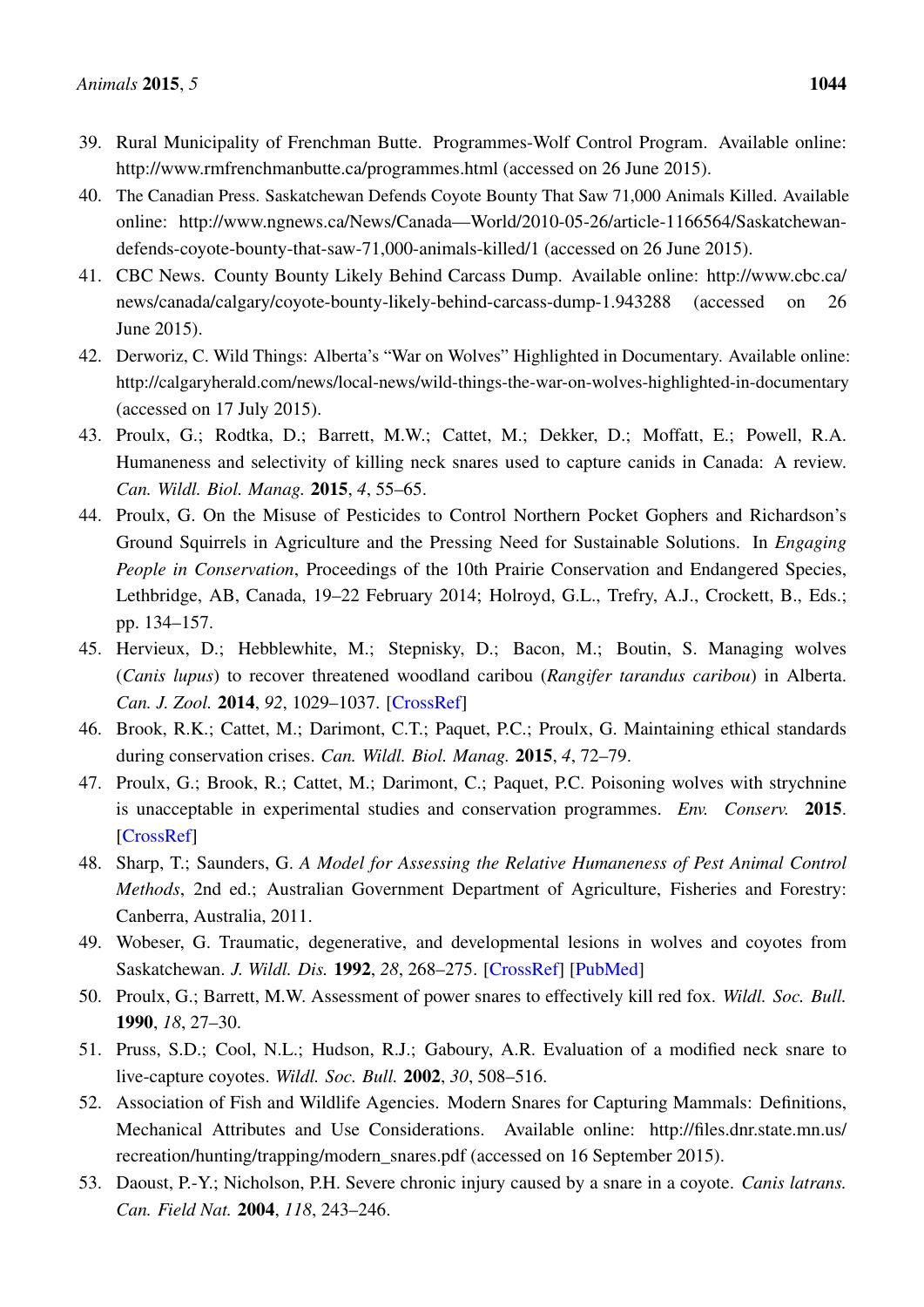- <span id="page-11-0"></span>54. Repanshek, K. Vet Removes Snare from Neck of Wolf in Denali National Park and Preserve. Available online: http://www.nationalparkstraveler.com/2008/05/vet-removes-snare-neck-Wolfdenali-national-park-and-preserve (accessed on 15 August 2014).
- <span id="page-11-1"></span>55. Khan, S.A. Overview of Strychnine Poisoning. In *The Merck Veterinary Manual*, 10th ed.; Kahn, C.M., Line, S., Eds.; Merck & Co.: Whitehouse Station, NJ, USA, 2010.
- <span id="page-11-2"></span>56. Eason, C.T.; Wickstrom, M. *Vertebrate Pesticide Toxicology Manual (Poisons)*; Department of Conservation: Wellington, New Zealand, 2001.
- <span id="page-11-3"></span>57. Allan, D.G. Strychnine poison and the conservation of avian scavengers in the Karoo, South Africa. *S. Afr. J. Wildl. Res.* 1989, *19*, 102–106.
- <span id="page-11-4"></span>58. Proulx, G. Field evidence of non-target and secondary poisoning by strychnine and chlorophacinone used to control Richardson's ground squirrels in southwest Saskatchewan. In *Patterns of Change*, Proceedings of the 9th Prairie Conservation and Endangered Species Conference, Critical Wildlife Habitat Program, Winnipeg, MB, Canada, 25–27 February 2010; Danyluk, D., Ed.; pp. 128–134.
- <span id="page-11-5"></span>59. Proulx, G.; MacKenzie, N. Relative abundance of American badger (*Taxidea taxus*) and red fox (*Vulpes vulpes*) in two landscapes with high and low rodenticide poisoning levels. *Int. Zool.* 2012, *7*, 41–47. [\[CrossRef\]](http://dx.doi.org/10.1111/j.1749-4877.2011.00276.x) [\[PubMed\]](http://www.ncbi.nlm.nih.gov/pubmed/22405447)
- <span id="page-11-6"></span>60. COSEWIC. *Status Report on American Badger Taxidea Taxus in Canada*; Committee on the Status of Endangered Wildlife in Canada: Ottawa, ON, Canada, 2013.
- <span id="page-11-7"></span>61. Canadian Wildlife Health Cooperative. Intentional Poisoning of Skunks and Red Fox Results in Conviction in Saskatchewan. Available online: http://blog.healthywildlife.ca/intentional-poisoningof-skunks-and-red-fox-results-in-conviction-in-saskatchewan/ (accessed on 16 September 2015).
- <span id="page-11-8"></span>62. Alberta Environment and Parks. Wolverine (*Gulo gulo*). Available online: http://esrd.alberta.ca/fishwildlife/wild-species/mammals/weasels-related/wolverine.aspx (accessed on 16 September 2015).
- <span id="page-11-9"></span>63. Grizzly Bear (*Ursus arctos horribilis*). Available online: http://aep.alberta.ca/fish-wildlife/wildspecies/mammals/bears/grizzly-bear.aspx (accessed on 16 September 2015).
- <span id="page-11-10"></span>64. Alberta Wilderness—News Release Template. Available online: https://www.google.ca/#q=copy+ of+IUCN+letter+sent+to++Alberta+Government+to+stop+bounties (accessed on 16 July 2015).
- <span id="page-11-11"></span>65. Alberta Environment and Parks—AEP's Vision. Available online: http://aep.alberta.ca/about-us/ default.aspx (accessed on 16 September 2015).
- <span id="page-11-12"></span>66. Saskatchewan Ministry of Environment—Plan for 2015–2016. Available online: http://finance. gov.sk.ca/PlanningAndReporting/2015-16/EnvironmentPlan1516PRINT.pdf (accessed on 16 September 2015).
- <span id="page-11-13"></span>67. Alberta Environment and Parks. Wildlife Predation Compensation Program. Available online: http://esrd.alberta.ca/fish-wildlife/wildlife-damage-control-programs/wildlife-predator-compensationprogram.aspx (accessed on 16 September 2015).
- <span id="page-11-14"></span>68. Mech, L.D. *The Wolf: The Ecology and Behavior of An Endangered Species*; The University of Minnesota Press: Minneapolis, MN, USA, 1981.
- <span id="page-11-15"></span>69. Bolen, E.G.; Robinson, W.L. *Wildlife Ecology & Management*; Prentice Hall: Upper Saddle River, NJ, USA, 1999.